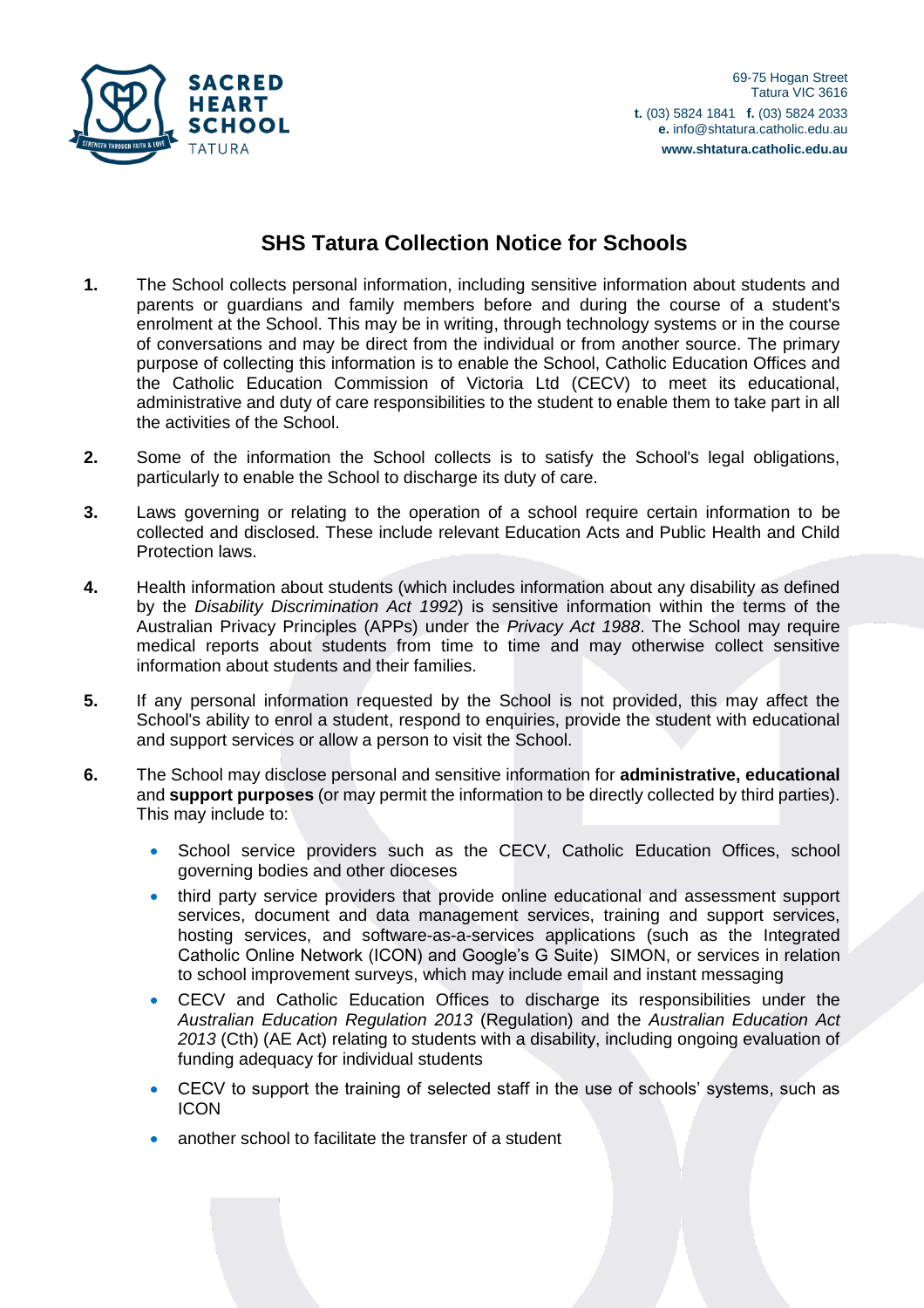- Federal and State government departments and agencies acting on behalf of the government e.g. for audit purposes
- health service providers, and people providing educational support and health services to the School, including specialist visiting teachers, sports coaches, volunteers, counsellors and providers of learning and assessment tools
- assessment and educational authorities, including the Australian Curriculum, Assessment and Reporting Authority
- people providing administrative and financial services to the School
- anyone you authorise the School to disclose information to; and
- anyone to whom the School is required or authorised to disclose the information to by law, including under child protection laws.
- **7.** The school is required by the Federal *Australian Education Regulation (2013) and Australian Education Act 2013* (Cth) (AE Act) to collect and disclose certain information under the *Nationally Consistent Collection of Data* (NCCD) on students with a disability. The school provides the required information at an individual student level to the Catholic Education Offices and the CECV, as an approved authority. Approved authorities must comply with reporting, record keeping and data quality assurance obligations under the NCCD. Student information provided to the federal government for the purpose of the NCCD does not explicitly identify any student.
- **8.** Personal information collected from students is regularly disclosed to their parents or guardians.
- **9.** If you make an enrolment application to another School, personal information including health information provided during the application stage may be collected from, or shared with, the other school.
- **10.** The School may use online or 'cloud' service providers to store personal information and to provide services to the School that involve the use of personal information, such as services relating to email, instant messaging and education and assessment applications. Some limited personal information may also be provided to these service providers to enable them to authenticate users that access their services. This personal information may reside on a cloud service provider's servers which may be situated outside Australia. Further information about the School's use of an online or 'cloud' service providers is contained in the School's Privacy Policy.
- **11.** The School's Privacy Policy, accessible on the School's website, sets out how parents or students may seek access to and correction of their personal information which the School has collected and holds. However, access may be refused in certain circumstances such as where access would have an unreasonable impact on the privacy of others, where access may result in a breach of the School's duty of care to the student, where students have provided information in confidence or where the School is otherwise required or authorised by law to refuse access. Any refusal will be notified in writing with reasons (unless, given the grounds for refusal, it would be unreasonable to provide reasons).
- **12.** The School makes reasonable efforts to be satisfied about the protection of any personal information that may be collected, processed and stored outside Australia in connection with any cloud and third party services and will endeavour to ensure it will be located in countries with substantially similar protections as the APPs.
- **13.** When the School uses Google's G-Suite including Gmail, some personal information (usually limited to name and email address) about students, parents or guardians may be transferred, stored and processed by Google in the United States, or in any other country through which Google provides these services or where it processes and stores information. This personal